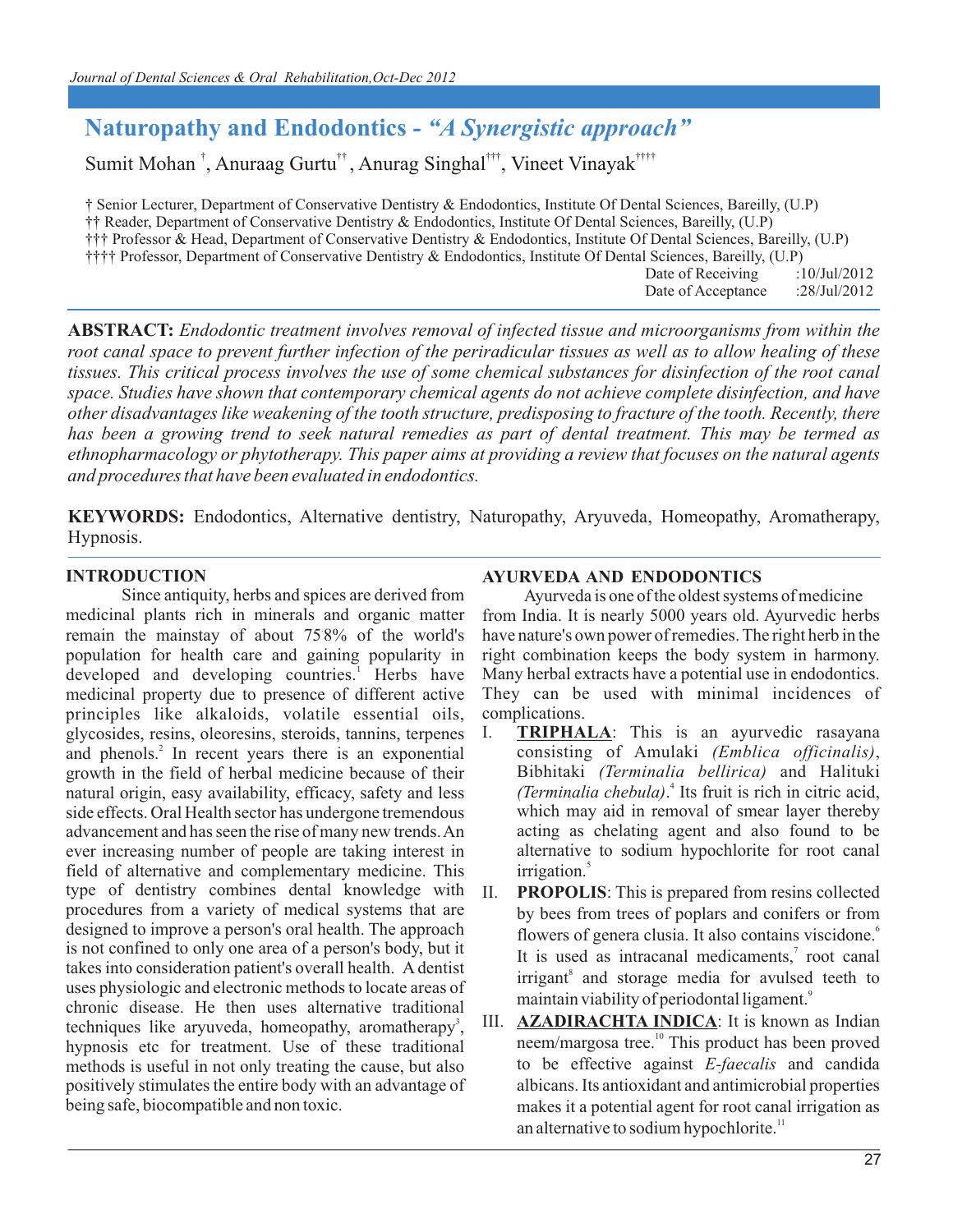- IV. **GREEN TEA**: It is a tea made solely from the leaves of *Camellia sinensis*. The antimicrobial activity is due to inhibition of bacterial enzyme gyrase by binding to ATP B sub unit. $^{12}$  Green tea exhibits antibacterial activity on E.faecalis plaknotic cells. It is also found to be a good chelating agent.<sup>5</sup>
- V. **SALVADORA PERSICA SOLUTION (***Miswak Siwak***)**: Its chewing sticks contain trimethyl amine, salvadorime chloride and fluoride in large amounts.<sup>13</sup> Fifteen percent alcoholic extracts of it has maximum antimicrobial action. It can be used as a substitute for sodium hypochlorite and chlorexidine as root canal irrigant.<sup>14,15</sup>
- VI. **GERMAN CHAMOMILE**: It is used as a table tea and flower of chamomile plant contain a wide variety of active chemical components (chamazolene, capric acid and caprylic acid chlorgenic acid). It is used for removal of smear layer and found to be more effective than NaOCl.<sup>16</sup>
- VII. **TEA TREE OIL**: This is a native Australian plant with terpenin- 4-ol as a major component, responsible for antibacterial and anti fungal properties. It is used as root canal irrigant, but less effective compared to EDTA and NaOCl.<sup>16</sup>
- VIII.**GARLIC (***Allium Sativum***)**: The main active component of garlic is allicin. It is antibacterial and has immune regulatory functions. Allicin destroys cell wall and cell membrane of root canal bacteria.<sup>17</sup> This is used as irrigant alternative to NaOCl.
- IX. **LEMON SOLUTION**: Lemon solution (pH2.21) is a natural source of citric acid (pH1.68) with lower acidity. Citric acid, a chemical product has some irritating effect compared to natural lemon solution. Fresh lemon solution is used as root canal medicament because of its wide antibacterial <sup>18</sup> efficiency including *E.faecalis*.
- X. **ALOE VERA GEL**: Aloe leaves contain clear gel and green part of the leaf that surrounds the gel is used to produce juice or dried substance. It contains alloins and barbadoins as main chemical constituents. Aloe Vera gel has inhibitory effects on S.pyogens and E.faecalis because of anthra quinine.<sup>19</sup> Its bactericidal activity is found to be less than Ca  $(oh)_{2}^{20}$
- XI. **PSORALEA CORYLIFOLIA**: This is found to be effective against *E*.faecalis.<sup>21</sup> It acts by causing injury to cell membrane and inhibiting DNA polymerase.
- XII. **TURMERIC**: Massing the aching teeth with ground turmeric eliminates pain and swelling. $^{22}$

**<sup>23</sup> SAFETY AND DRUG INTERACTIONS**

Herbal products are normally considered safe. The literature has revealed few reports concerning the adverse effects of these natural products commonly used in endodontics.

| <b>HERB</b>       | <b>USES</b>                                                                                                                                                                               | <b>POSSIBLE SIDE</b><br><b>EFFECTS</b>                                                                                                   | <b>INTERACTS</b><br><b>WITH</b>                   | <b>INTERACTIONS</b>                                 |
|-------------------|-------------------------------------------------------------------------------------------------------------------------------------------------------------------------------------------|------------------------------------------------------------------------------------------------------------------------------------------|---------------------------------------------------|-----------------------------------------------------|
| <b>ALOE LATEX</b> | Laxative.<br>demulcent; topical<br>for<br>wound<br>healing,<br>burns and skin<br>conditions                                                                                               | Abdominal<br>pain,<br>diarrhea,<br>and<br>electrolyte<br>imbalances                                                                      | Corticosteroids                                   | Cardiovascular<br>hyperactivity                     |
| <b>CHAMOMILE</b>  | Reduce flatulence<br>and diarrhea,<br>stomach<br>upset;<br>treat travel<br>sickness; produce<br>mild<br>sedation: treat the<br>common<br>fevers.<br>cold.<br>cough; increase<br>appetite. | Unknown                                                                                                                                  | Aspirin<br>Benzodiazepins                         | Increased risk of<br>bleeding<br>Increased sedation |
| <b>GARLIC</b>     | Lower cholesterol<br>and<br>triglycerides;<br>prevent colds, flu<br>and<br>other<br>infectious diseases                                                                                   | Smelly breath and<br>body odor:<br>dermatitis:<br>bleeding;<br>flatulence; burning<br>of the<br>mouth, throat, and<br>stomach;<br>nausea | Aspirin,<br>acetaminophen,<br>general anesthetics | Increased risk of<br>bleeding                       |
| <b>GINGER</b>     | Reduce<br>nausea<br>(antiemetic);<br>treat and prevent<br>motion<br>sickness: increase<br>appetite;<br>reduce<br>stomach<br>acidity                                                       | Diarrhea:<br>increased bleeding<br>tim                                                                                                   | Aspirin                                           | Increased risk of<br>bleeding                       |
| <b>GREEN TEA</b>  | Prevent<br>cancer:<br>counter aging:<br>arthritis:<br>treat<br>weight loss                                                                                                                | sleeplessness,<br>irregular<br>heartbeat.<br>dizziness,<br>vomiting, diarrhea,<br>headache                                               | Oral Atropine                                     | Decreased<br>drug<br>effect                         |
| <b>ORANGE OIL</b> | flu<br>and<br>other<br>infectious diseases                                                                                                                                                | Unknown                                                                                                                                  | Aspirin                                           | <b>Increased Bleeding</b>                           |

## **AROMATHERAPY IN ENDODONTICS**

Aromatherapy makes use of pure oil essences from plants and flowers that act as hormone-like stimulants to improve a patient's health balance. They are natural and gentle Oils like lavender, bergamot, sandalwood, and basil are beneficial in their power to soothe, relax, and calm. $^{24}$ 

# **HOMEOPATHY AND ENDODONTICS**

Homeopathy is used by dentists as a natural approach to their practice. The therapy is a safe and natural alternative that is non-addictive and effective with both adults and children. Homeopathic remedies are used to improve the psychological or emotional condition of patients without the drugging effects of conventional tranquilizers. The three main remedies considered by holistic dentists include: Aconite (foxglove), Gelsemium (yellow jasmine) and Argentum nitricum (silver nitrate). Clinical experience has also demonstrated that many homeopathic remedies have been found to be effective for conditions especially dental caries, dental abscess, oral lesions, post-extraction bleeding and even medications to treat the anxious and nervous child.<sup>25</sup>

## **ROLE OF HYPNOSIS IN ENDODONTICS**

When hypnosis is used, patients are able to relax